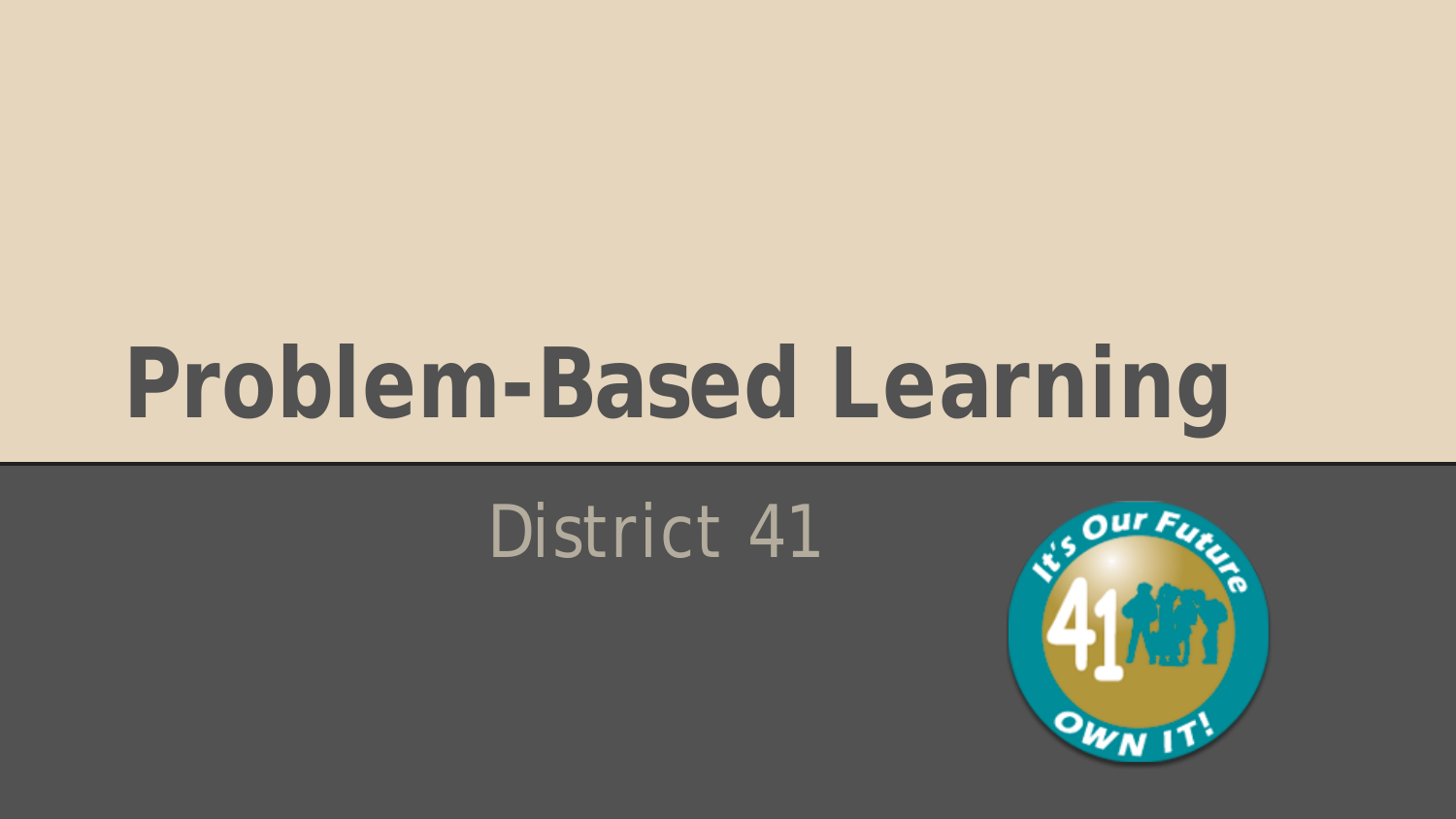**PBL** stands for "Problembased Learning." PBLs are not stand-alone projects or units. PBLs are *how we teach* our standards and *how students learn* the standards. Students are engaged in developing and presenting a solution for an authentic, real-world problem that ties to content standards. Teachers are facilitators in the process.

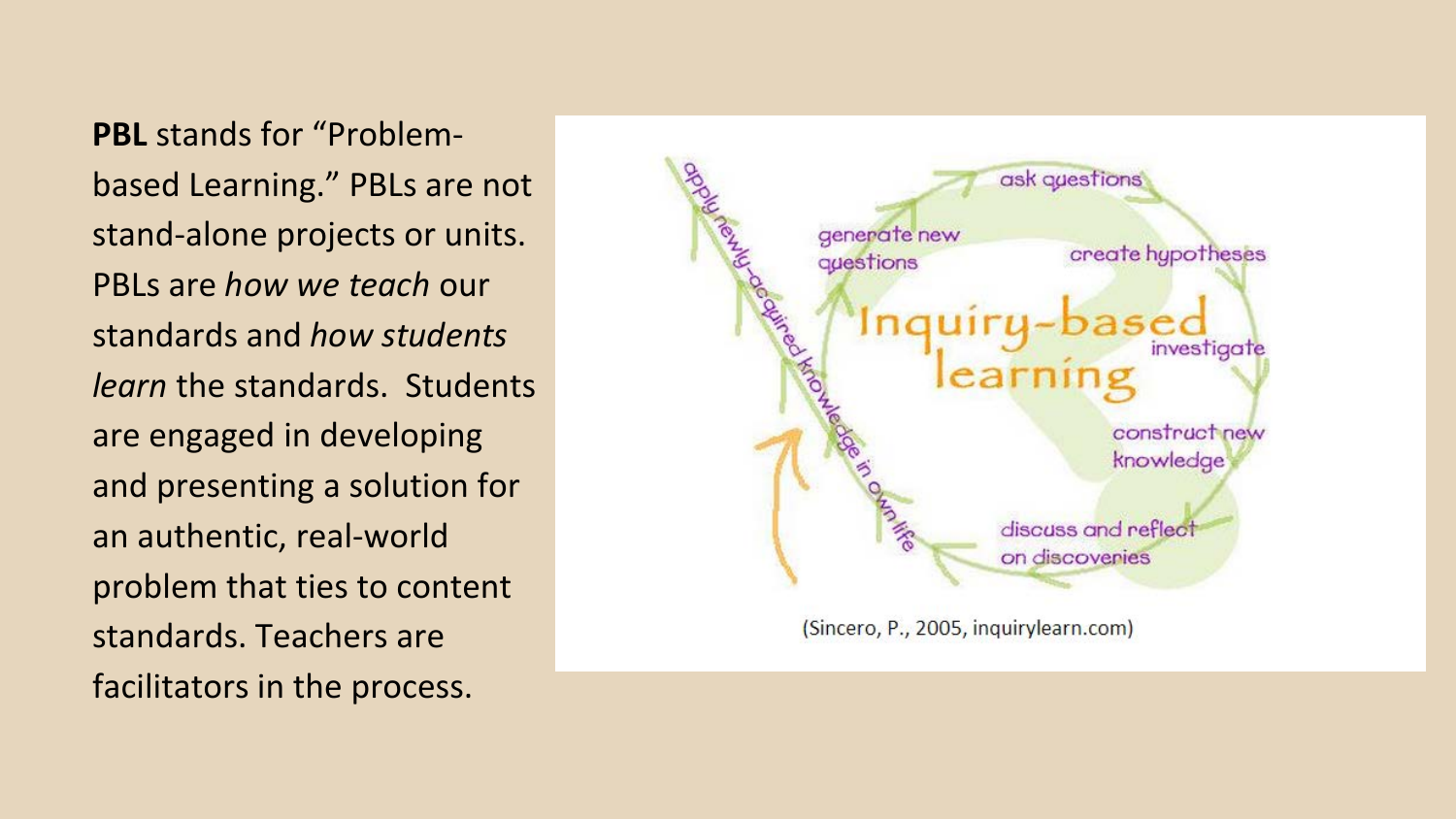Embedded in each part of the process:

- Critical Thinking
- Communication
- Collaboration
- **•** Creativity

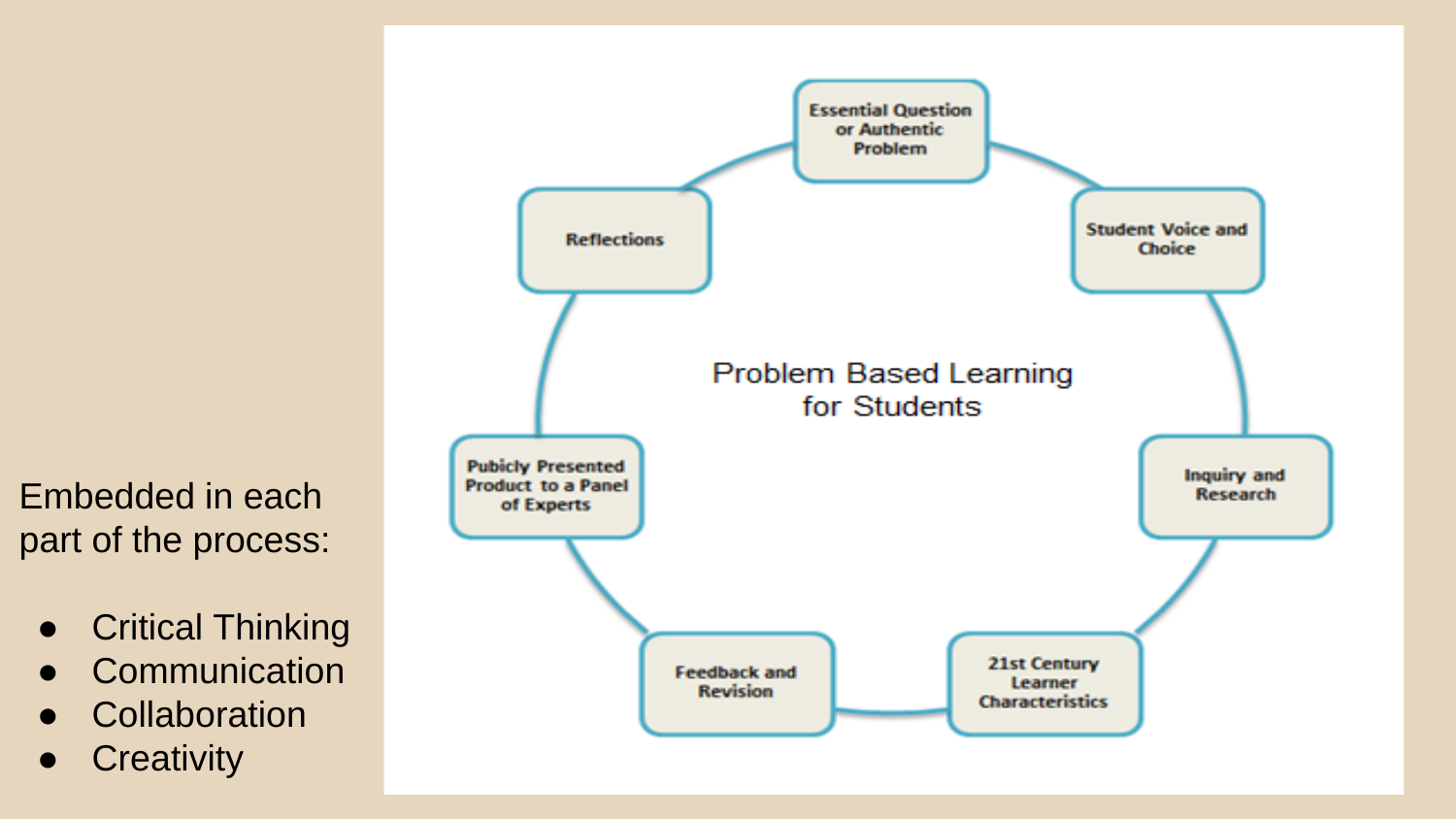#### **Problem-Based Learning**

#### Building Upon our Previous Work

- Grounded in the learning standards
- Deeper learning
- Solving an authentic problem
- Field experiences
- Panels increased community outreach and community involvement
- Multiple PBLs throughout the year

#### The Road to Full Implementation

- 21st Century Teaching and Learning Document
- PBL Coach's Role key to success
- Networking with community, educational, business, and association leaders
- Planning days with teachers, administration and PBL Coaches/Standards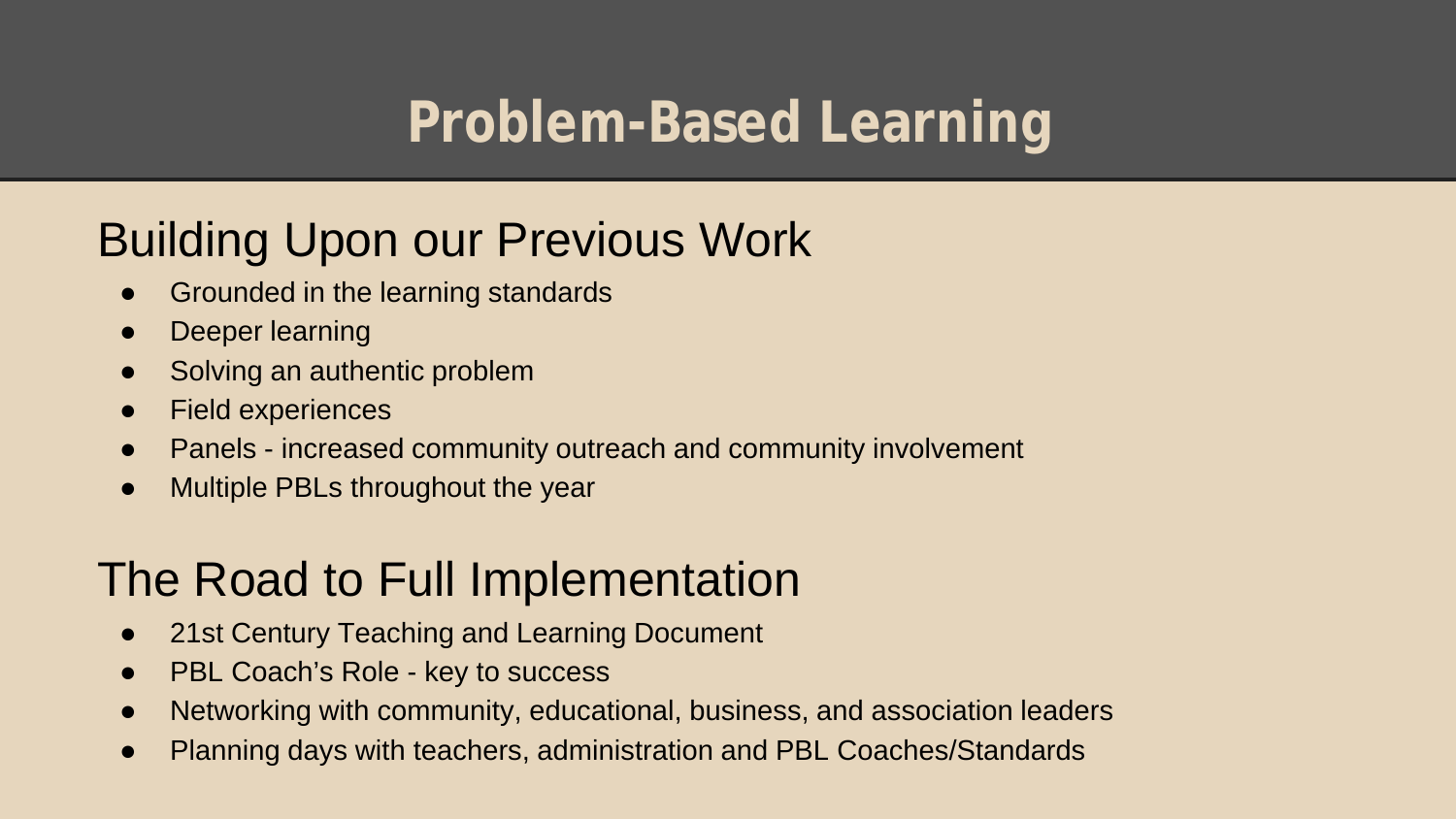### **Why Problem-Based Learning?**

#### Benefits to Students

- Deeper learning, shared learning
- Student motivation and engagement
- Tap into sense of wonder
- Benefits all students
- Opportunity for greater differentiation
- Students can gravitate towards their strengths
- 21st Century Skills are used throughout
- Learning to work on problems with different lenses
- How students exemplify our D41 Learner Characteristics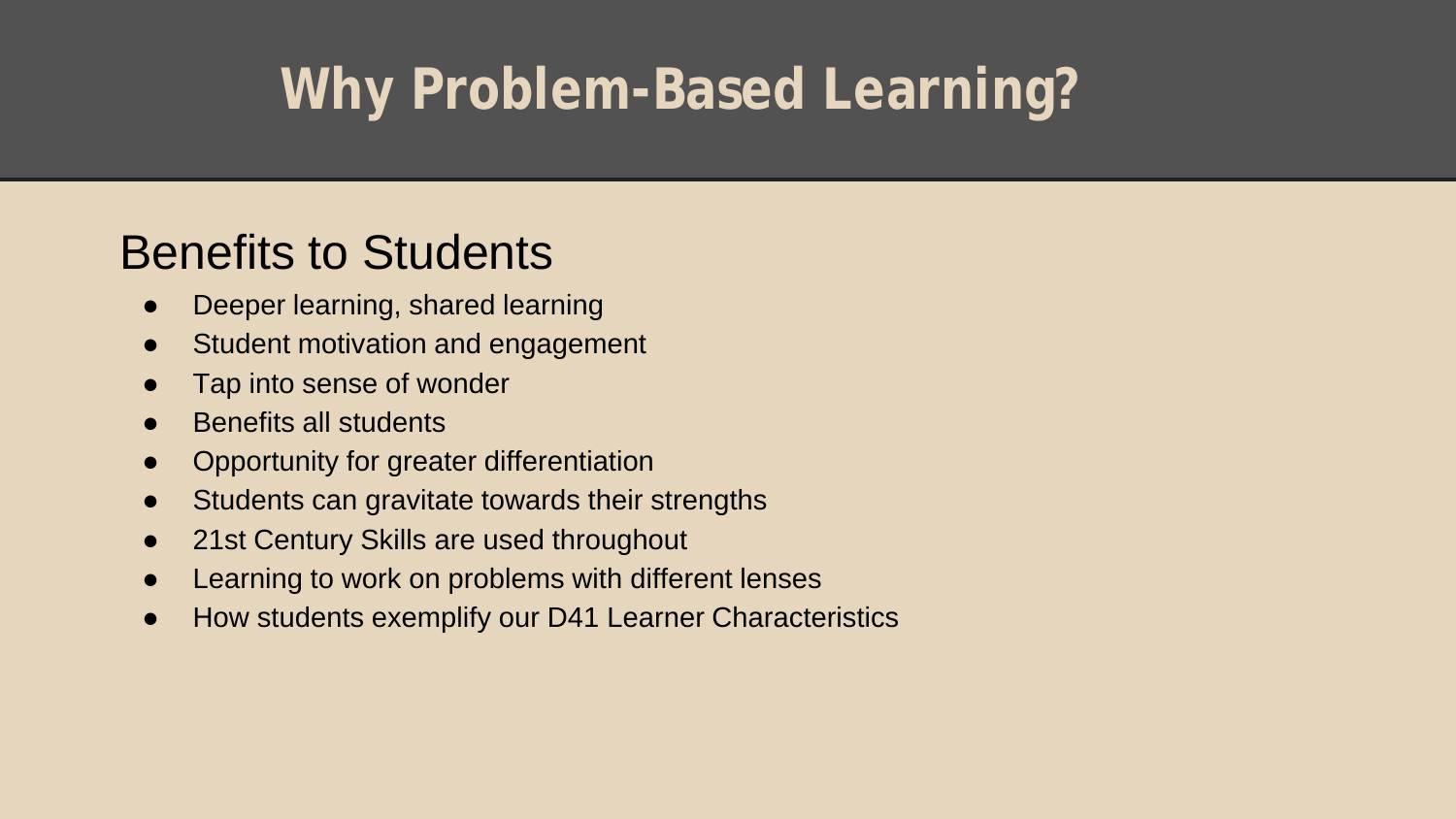## **Lincoln**

- How can Lincoln students stay healthier and miss less school?
- How can Lincoln students make the Earth healthier through recycling?

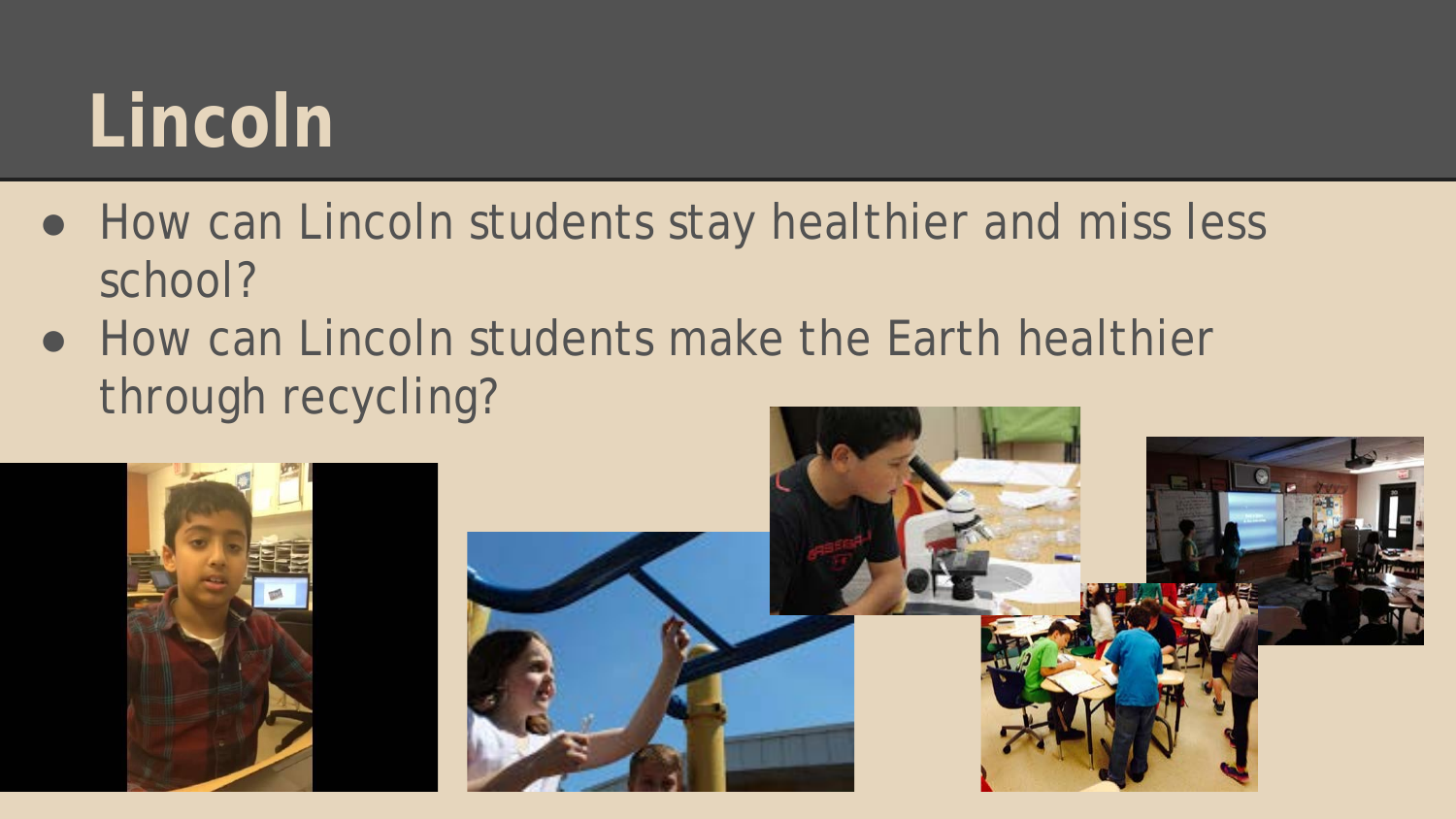### **Churchill**

#### How can we prevent the summer slide?







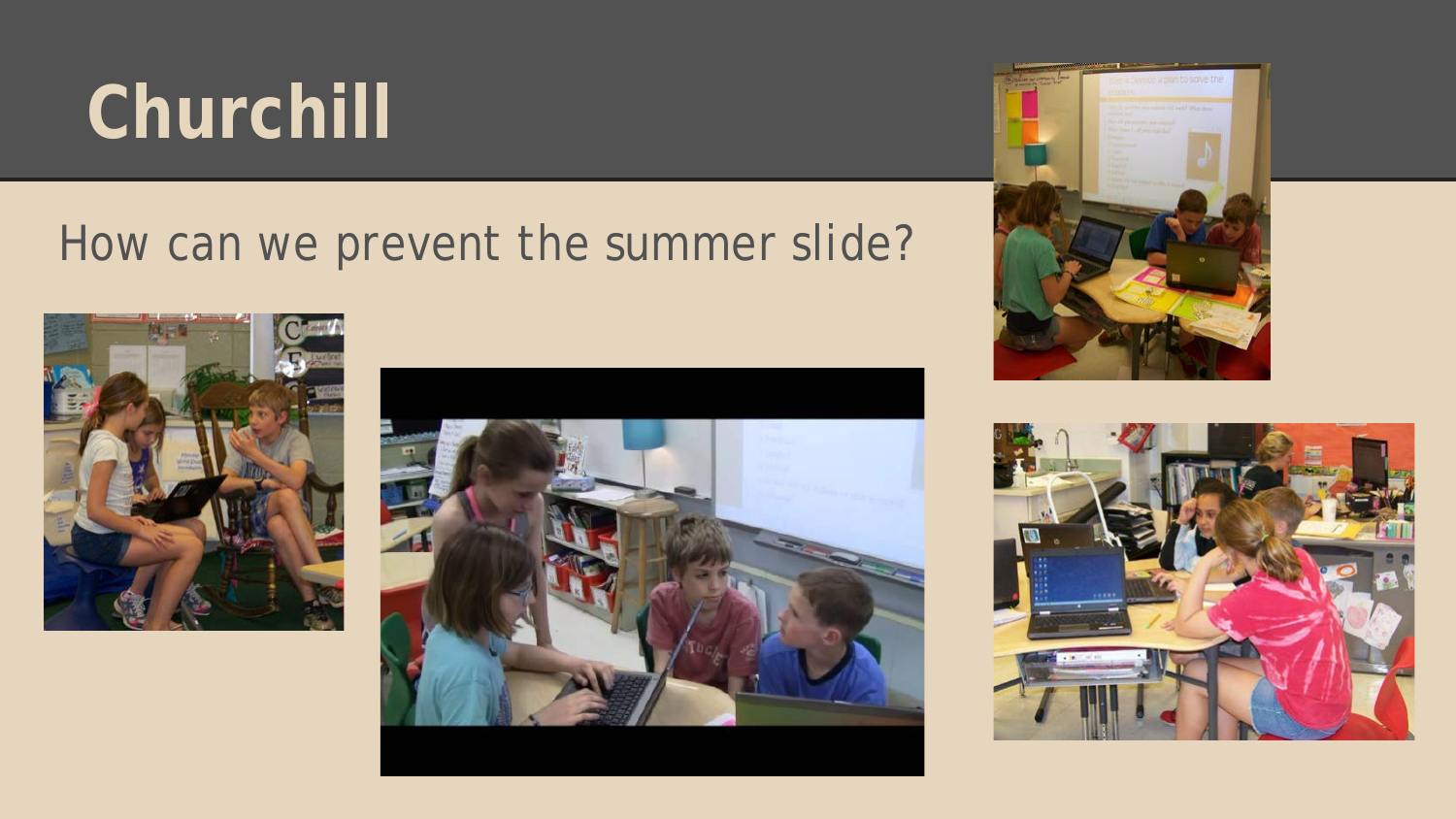### **Forest Glen**

#### How can we safely and effectively use technology in the classroom?



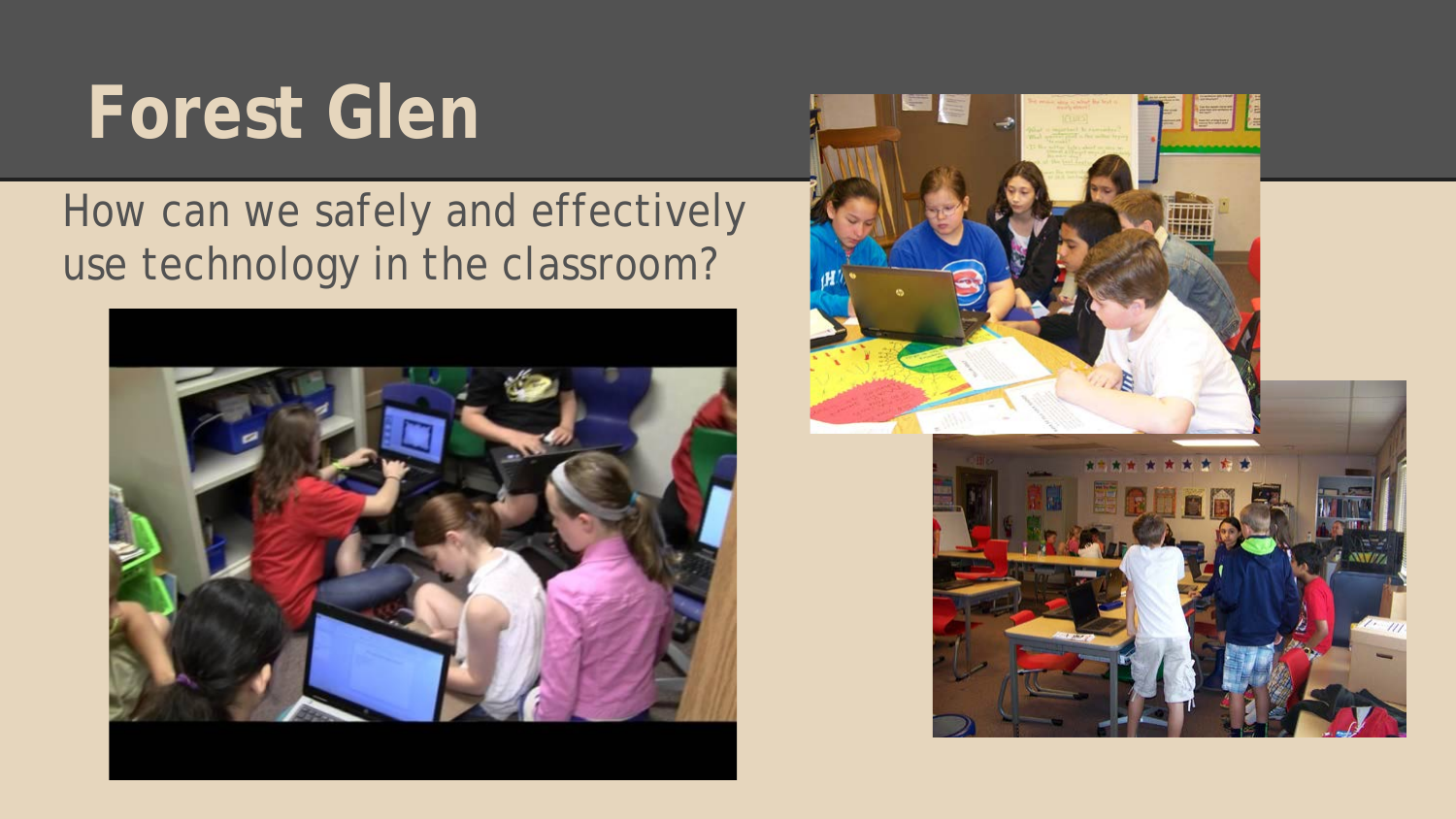# **Hadley**

#### How can we alleviate the anxieties of the incoming 6th graders?





Through a Shark Tank format, 8th graders practiced entrepreneurial skills.

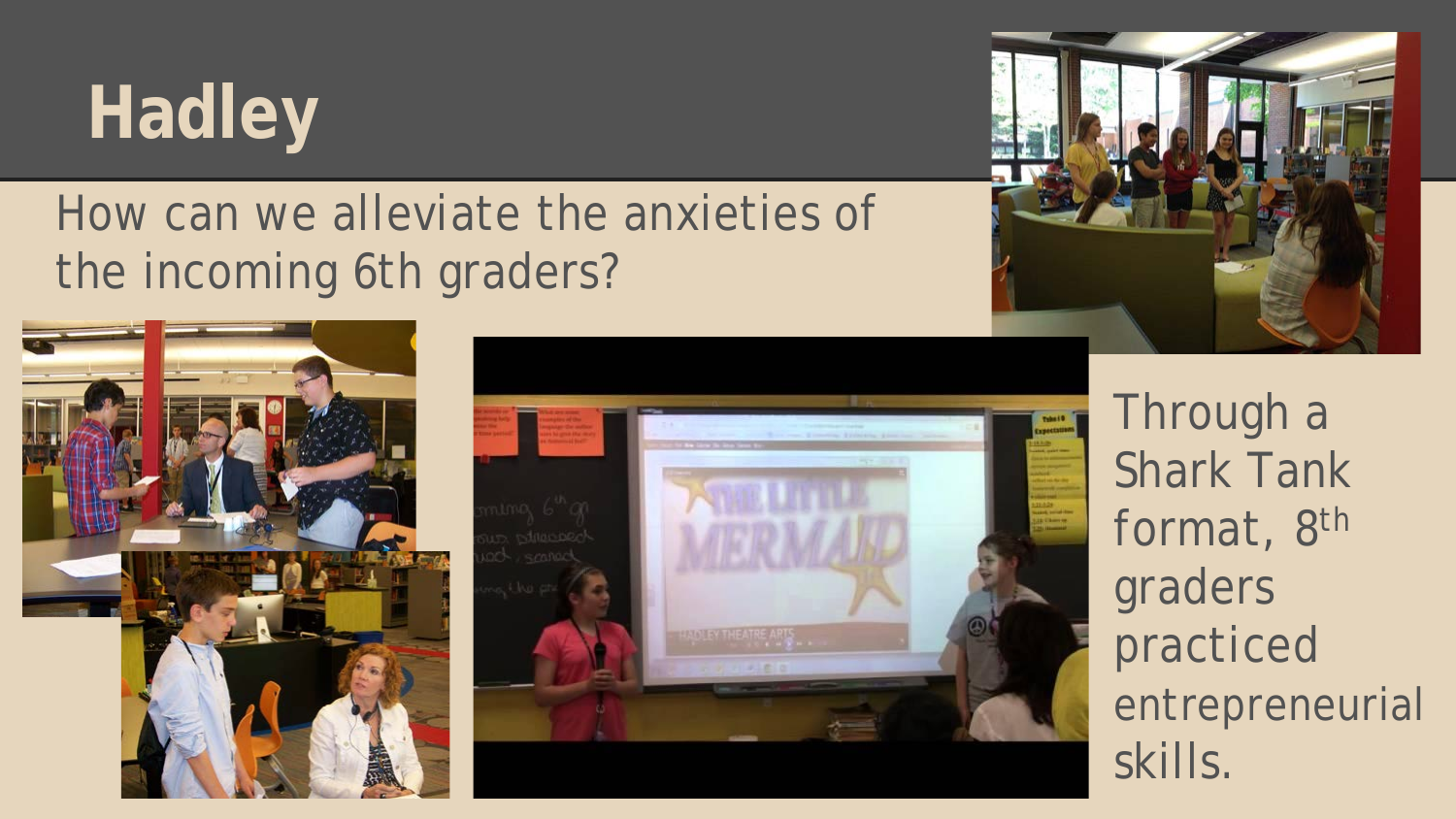### **Franklin**

- Can we sustain a vegetable garden at Franklin?
- How can we prevent the bullying cycle at Franklin?
- How can we help the Glen Ellyn Library attract more tweens?





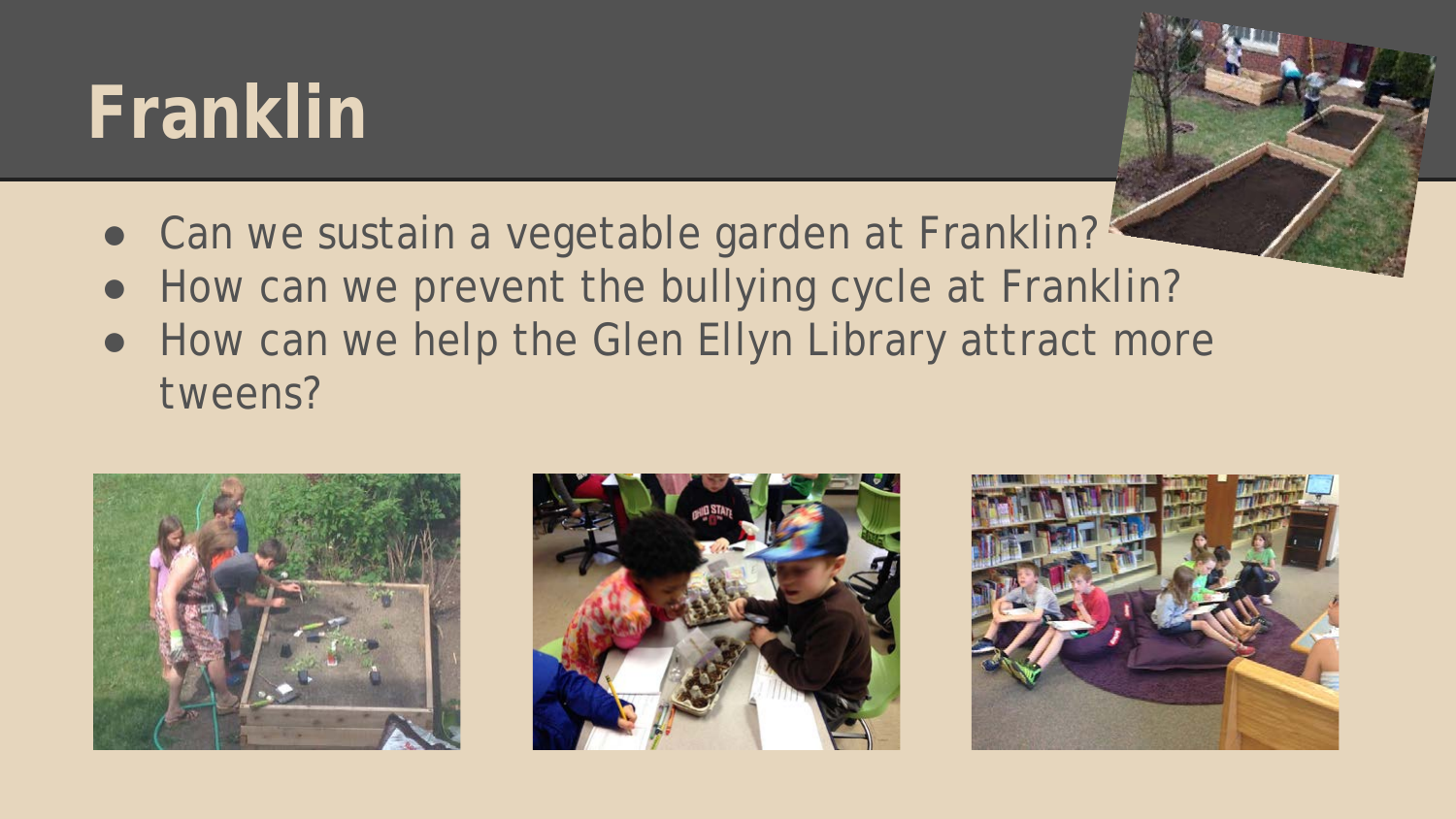### **Next Steps**

- PBL Coaches Training (June 23 & June 24)
- 3 Options for PBL Training for all certified staff and administrators June 25 - June 27 August 6 - August 8 August 18/19 + 1 day in September
- Training for Support Staff at all schools
- PBL planning and ongoing support with Coaches
- 2 PBL's per teacher in 2014/2015